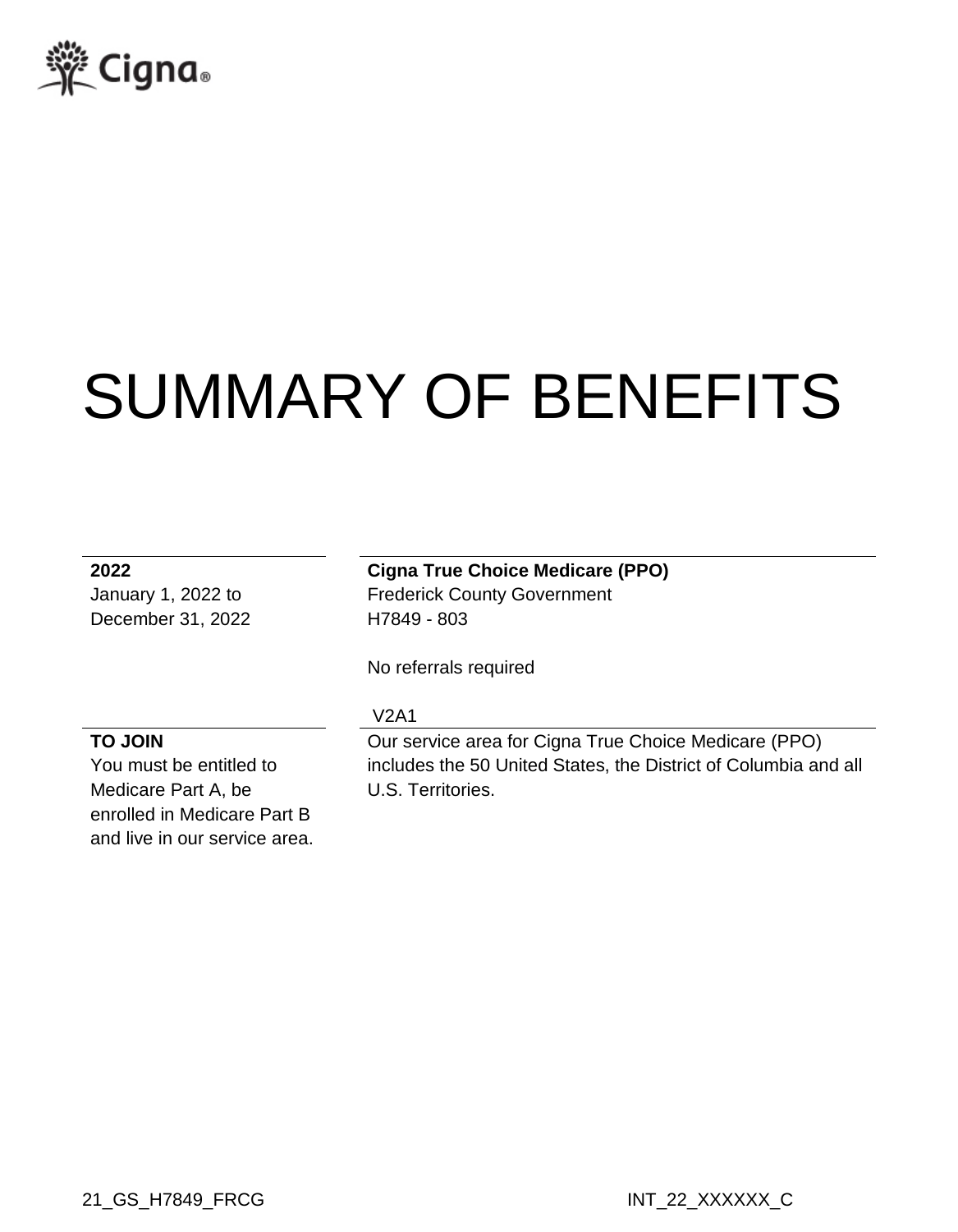## Introduction

| What's Inside                                                  |                                                                                                                                                                                                                                                                                                                                         |
|----------------------------------------------------------------|-----------------------------------------------------------------------------------------------------------------------------------------------------------------------------------------------------------------------------------------------------------------------------------------------------------------------------------------|
| About this Plan                                                | This Summary of Benefits gives you a summary of what Cigna True Choice<br>Medicare (PPO) covers and what you pay. This information is not a complete<br>description of benefits. Call 1-888-281-7867 (TTY 711) for more information. It                                                                                                 |
| <b>2</b> Monthly<br>Premium<br>Deductible and<br>Limits        | doesn't list every service that we cover or list every limitation or exclusion. To get<br>a complete list of services we cover, refer to the plan's Evidence of Coverage<br>(EOC) Snapshot online at myCigna.com or call us to request a copy.                                                                                          |
| <b>B</b> Covered<br>Medical and<br>Hospital<br><b>Benefits</b> | Comparing coverage<br>If you want to compare our plan with other Medicare health plans, ask the other<br>plans for their Summary of Benefits. Or, use the Medicare Plan Finder on<br>www.medicare.gov.                                                                                                                                  |
| <b>4</b> Prescription<br><b>Drug Benefits</b>                  | More about Original Medicare<br>If you want to know more about the coverage and costs of Original Medicare,<br>look in your current "Medicare & You" handbook. View it online at<br>www.medicare.gov or get a copy by calling 1-800-MEDICARE (1-800-633-<br>4227), 24 hours a day, 7 days a week. TTY users should call 1-877-486-2048. |
|                                                                | Need help?<br>Call toll-free 1-888-281-7867 (TTY 711). Customer Service is available October 1 -<br>March 31, 8 a.m. - 8 p.m. local time, 7 days a week. From April 1 - September 30,<br>Monday - Friday, 8 a.m. - 8 p.m. local time. Our automated phone system may<br>answer your call during weekends, holidays, and after hours.    |
|                                                                | CignaMedicare.com/group/MAresources<br>You can also visit us online to find a provider or pharmacy, view plan information,<br>and more.                                                                                                                                                                                                 |
|                                                                |                                                                                                                                                                                                                                                                                                                                         |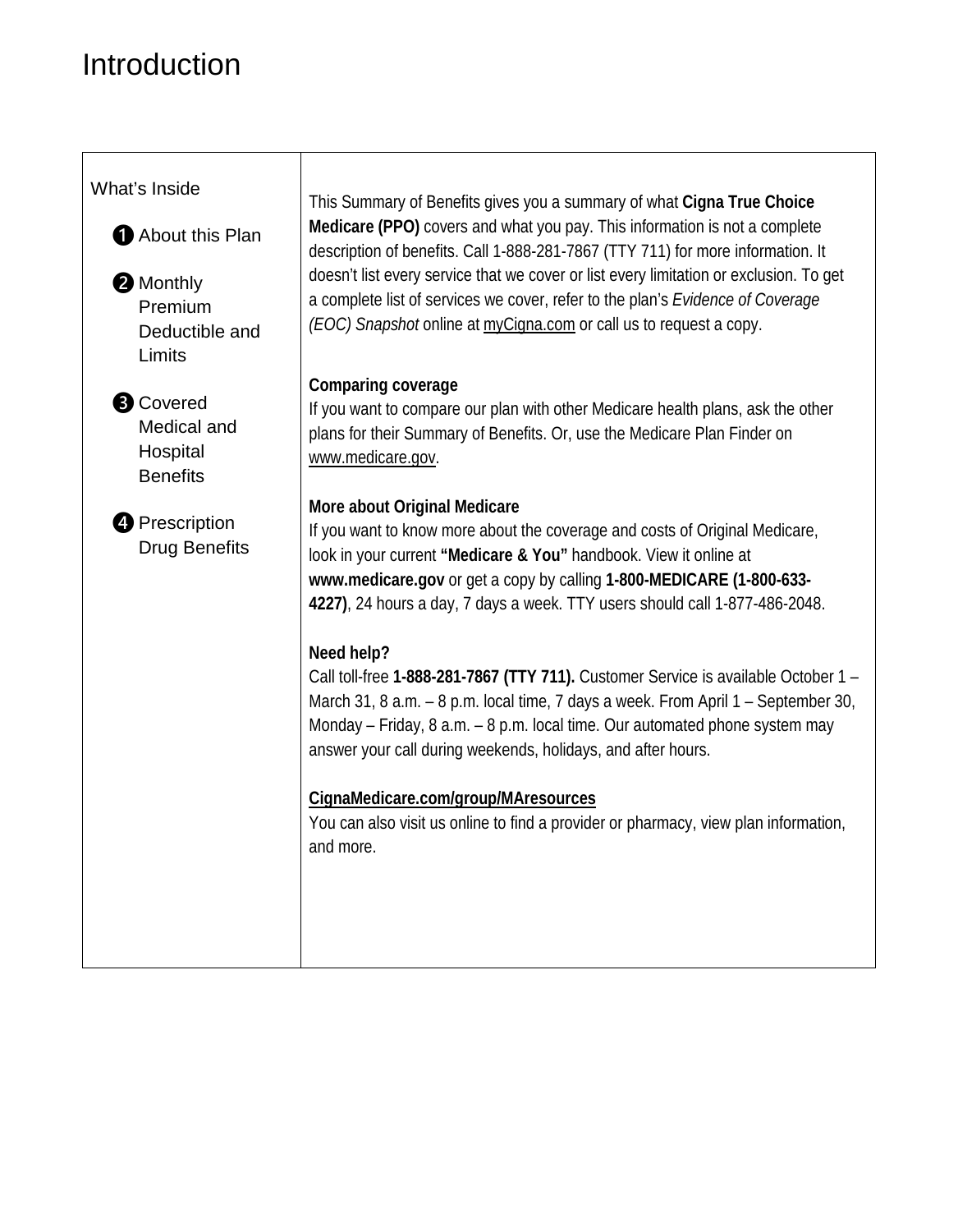## **1** About this plan

| $\frac{1}{\sqrt{2}}$ | Which doctors, hospitals and pharmacies can I use?<br>Cigna True Choice Medicare (PPO) has a network of doctors, hospitals,<br>pharmacies, and other providers. You may also choose to use providers that<br>are out-of-network and there will not be a change to your copay or<br>coinsurance.                                                                                                                                |
|----------------------|--------------------------------------------------------------------------------------------------------------------------------------------------------------------------------------------------------------------------------------------------------------------------------------------------------------------------------------------------------------------------------------------------------------------------------|
|                      | You must generally use network pharmacies to fill your prescriptions for<br>covered Part D drugs.                                                                                                                                                                                                                                                                                                                              |
|                      | You can see our plan's Provider and Pharmacy Directory at our website,<br>CignaMedicare.com/group/MAresources.                                                                                                                                                                                                                                                                                                                 |
|                      | What do we cover?<br>Like all Medicare health plans, we cover everything that Original Medicare<br>covers-and more.<br>Our customers get all of the benefits covered by Original Medicare.<br>Our customers also get more than what is covered by Original<br>Medicare. Some of the extra benefits are outlined in this Summary of<br>Benefits.                                                                                |
|                      | We cover Part D drugs. In addition, we cover Part B drugs such as<br>chemotherapy and some drugs administered by your provider.<br>> You can see the plan's complete Comprehensive Prescription Drug<br>List which lists the Part D prescription drugs along with any<br>restrictions on our website, myCigna.com.<br>Or, call us and we will send you a copy of the plan's Comprehensive<br>$\geq$<br>Prescription Drug List. |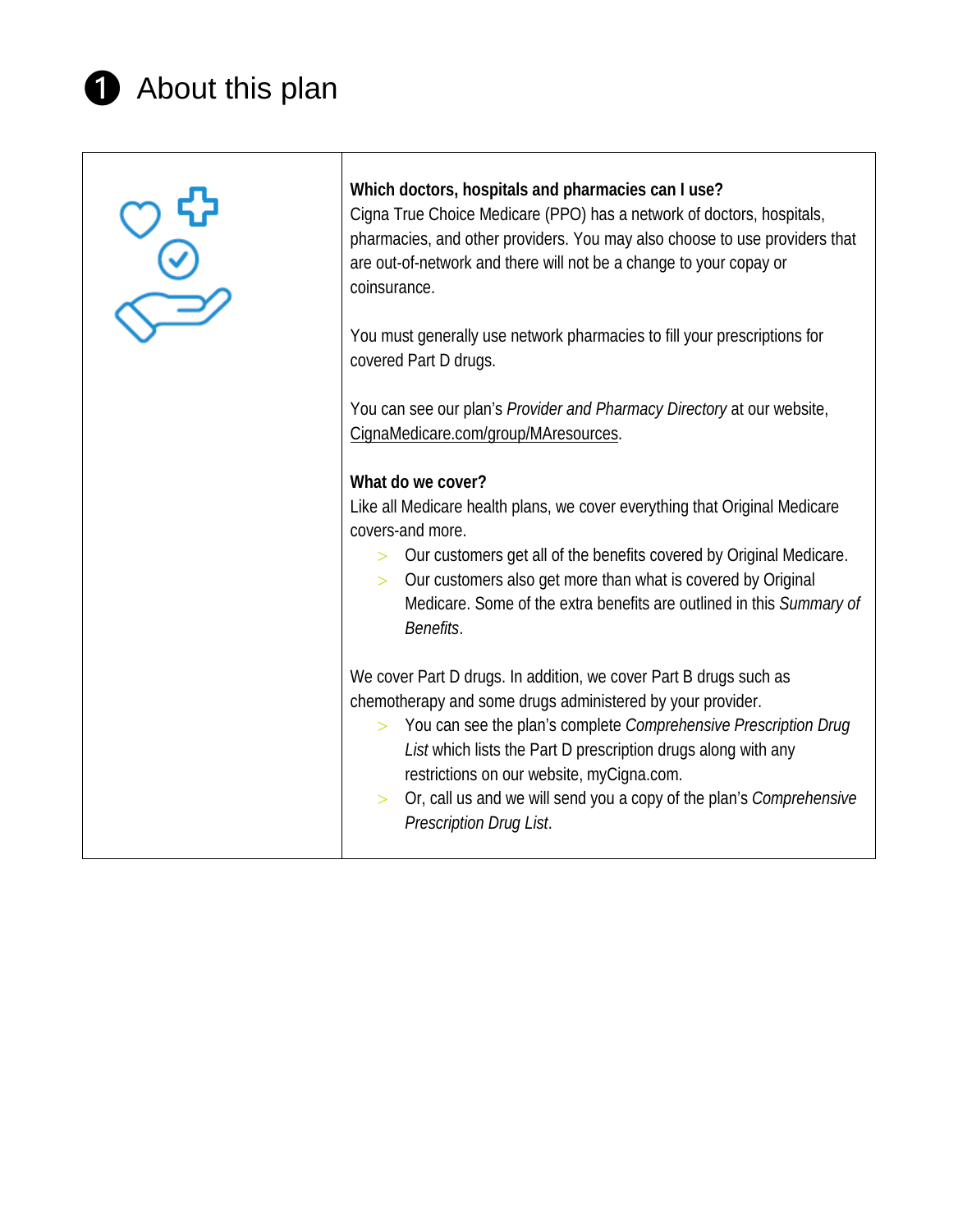

| <b>Benefit</b>                                                           | <b>Cigna True Choice Medicare (PPO)</b>                                                                                                                                                                                                                                                                                                                                                                                                                                                                                                                                                                                                                                             |
|--------------------------------------------------------------------------|-------------------------------------------------------------------------------------------------------------------------------------------------------------------------------------------------------------------------------------------------------------------------------------------------------------------------------------------------------------------------------------------------------------------------------------------------------------------------------------------------------------------------------------------------------------------------------------------------------------------------------------------------------------------------------------|
| How much is the<br>monthly premium?                                      | Please contact your Plan Sponsor. In addition, you must keep paying your Medicare<br>Part B premium.                                                                                                                                                                                                                                                                                                                                                                                                                                                                                                                                                                                |
| How much is the medical<br>deductible?                                   | \$0 per year for medical services.                                                                                                                                                                                                                                                                                                                                                                                                                                                                                                                                                                                                                                                  |
| How much is the<br><b>Prescription Drugs</b><br>Deductible?              | \$0 per year for Part D prescription drugs.                                                                                                                                                                                                                                                                                                                                                                                                                                                                                                                                                                                                                                         |
| Is there any limit on<br>how much I will pay for<br>my covered services? | Original Medicare does not have annual limits on out-of-pocket costs.<br>Your yearly limit(s) in this plan:<br>\$0 for services you receive from in-network and out-of-network providers combined<br>for Medicare-covered benefits.<br>This limit is the most you pay for copays, coinsurance and other costs for Medicare<br>services for the year. If you reach the limit on out-of-pocket costs, you keep getting<br>in-network and out-of-network covered hospital and medical services and we will<br>pay the full cost for the rest of the year.<br>Please note that you will still need to pay your monthly premiums and cost-sharing<br>for your Part D prescription drugs. |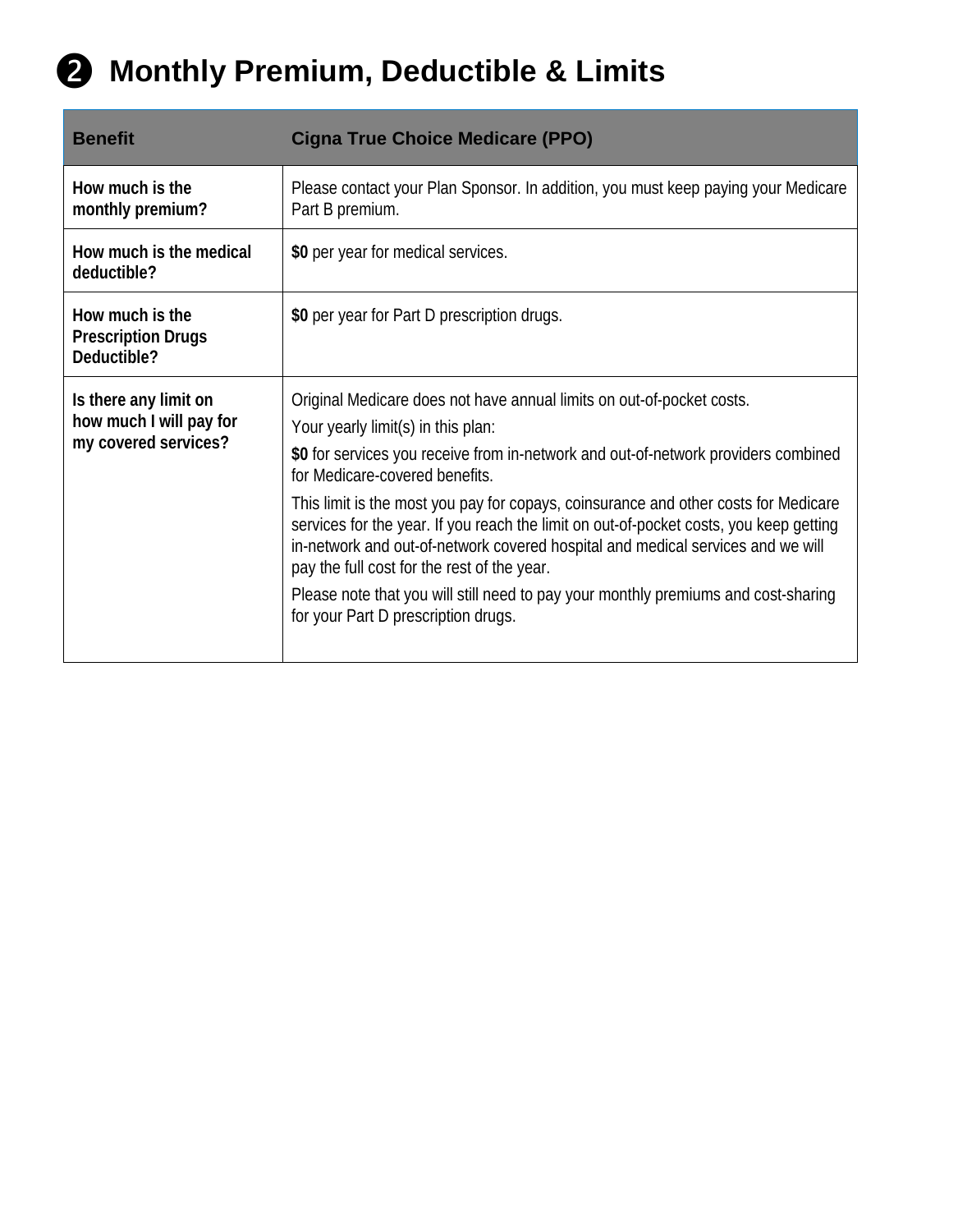

| <b>Benefit</b>                                                                                                                                                                                                                                                                                                                                                                                                                                                                                                                                                                                                                                                                                                                                                                             | What you Pay                                                                                                                                                                                          |
|--------------------------------------------------------------------------------------------------------------------------------------------------------------------------------------------------------------------------------------------------------------------------------------------------------------------------------------------------------------------------------------------------------------------------------------------------------------------------------------------------------------------------------------------------------------------------------------------------------------------------------------------------------------------------------------------------------------------------------------------------------------------------------------------|-------------------------------------------------------------------------------------------------------------------------------------------------------------------------------------------------------|
|                                                                                                                                                                                                                                                                                                                                                                                                                                                                                                                                                                                                                                                                                                                                                                                            | <b>In-Network and Out-of-Network</b>                                                                                                                                                                  |
| <b>Covered Medical and Hospital Benefits</b><br>Services with a 1 may require prior authorization.<br>Note:                                                                                                                                                                                                                                                                                                                                                                                                                                                                                                                                                                                                                                                                                |                                                                                                                                                                                                       |
| Inpatient Hospital Coverage <sup>1</sup>                                                                                                                                                                                                                                                                                                                                                                                                                                                                                                                                                                                                                                                                                                                                                   |                                                                                                                                                                                                       |
| Our plan covers an unlimited number of days for an<br>inpatient hospital stay.                                                                                                                                                                                                                                                                                                                                                                                                                                                                                                                                                                                                                                                                                                             | 0% coinsurance per admission                                                                                                                                                                          |
| For each Medicare-covered hospital stay, you are required<br>to pay the applicable cost-sharing, starting with Day 1 each<br>time you are admitted.                                                                                                                                                                                                                                                                                                                                                                                                                                                                                                                                                                                                                                        |                                                                                                                                                                                                       |
| <b>Outpatient Hospital Coverage</b>                                                                                                                                                                                                                                                                                                                                                                                                                                                                                                                                                                                                                                                                                                                                                        |                                                                                                                                                                                                       |
| Ambulatory Surgical Center (ASC) <sup>1</sup>                                                                                                                                                                                                                                                                                                                                                                                                                                                                                                                                                                                                                                                                                                                                              | 0% coinsurance                                                                                                                                                                                        |
| Outpatient Services <sup>1</sup>                                                                                                                                                                                                                                                                                                                                                                                                                                                                                                                                                                                                                                                                                                                                                           | 0% coinsurance                                                                                                                                                                                        |
| Outpatient Observation <sup>1</sup>                                                                                                                                                                                                                                                                                                                                                                                                                                                                                                                                                                                                                                                                                                                                                        | 0% coinsurance                                                                                                                                                                                        |
| Doctors' Visits <sup>1</sup>                                                                                                                                                                                                                                                                                                                                                                                                                                                                                                                                                                                                                                                                                                                                                               |                                                                                                                                                                                                       |
| Primary Care Physician                                                                                                                                                                                                                                                                                                                                                                                                                                                                                                                                                                                                                                                                                                                                                                     | 0% coinsurance                                                                                                                                                                                        |
| <b>Specialists</b>                                                                                                                                                                                                                                                                                                                                                                                                                                                                                                                                                                                                                                                                                                                                                                         | 0% coinsurance                                                                                                                                                                                        |
| <b>Preventive Care</b>                                                                                                                                                                                                                                                                                                                                                                                                                                                                                                                                                                                                                                                                                                                                                                     |                                                                                                                                                                                                       |
| Our plan covers many Medicare-covered preventive<br>services, including:<br>• Abdominal aortic aneurysm screening<br>• Alcohol misuse screening and counseling<br>• Bone mass measurement<br>• Breast cancer screening (mammogram)<br>• Cardiovascular disease (behavioral therapy)<br>• Cardiovascular screenings<br>• Cervical and vaginal cancer screening<br>• Colorectal cancer screenings (Colonoscopy, Fecal occult<br>blood test, multi-target stool DNA tests, screening barium<br>enemas, flexible sigmoidoscopy)<br>• Depression screening<br>• Diabetes screenings<br>• Diabetes self-management training<br>• Glaucoma tests<br>• Hepatitis B Virus (HBV) infection screening<br>• Hepatitis C screening<br>• HIV screening<br>• Lung cancer screening with low dose computed | \$0 copay<br>Any additional preventive services approved by<br>Medicare during the contract year will be covered.<br>Please see your Evidence of Coverage (EOC) for<br>frequency of covered services. |
| tomography (LDCT)<br>• Medical nutrition therapy services                                                                                                                                                                                                                                                                                                                                                                                                                                                                                                                                                                                                                                                                                                                                  |                                                                                                                                                                                                       |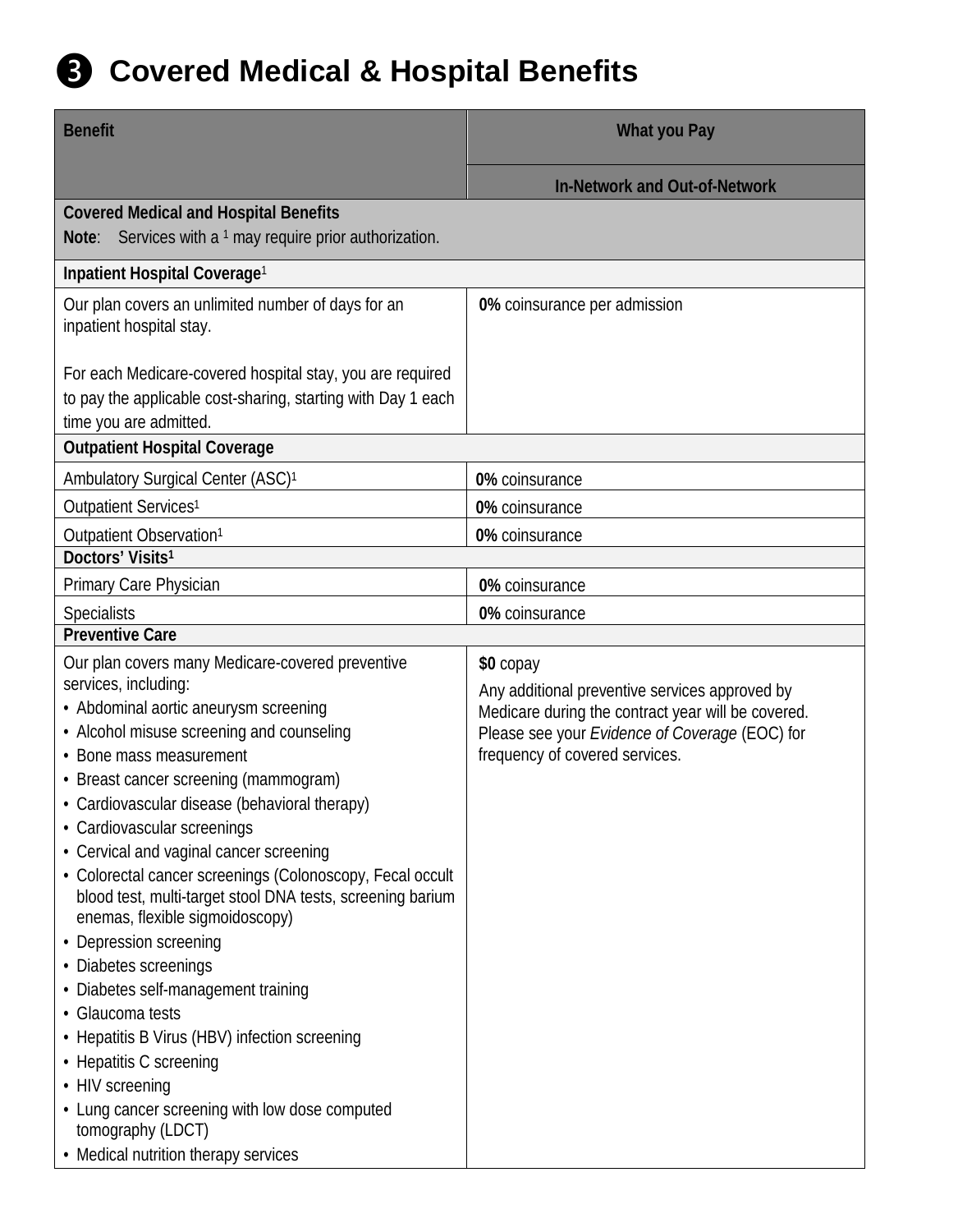| <b>Benefit</b>                                                                                                                                                                                                                                                                                                                                                                                                                            | What you Pay                                                                                                             |
|-------------------------------------------------------------------------------------------------------------------------------------------------------------------------------------------------------------------------------------------------------------------------------------------------------------------------------------------------------------------------------------------------------------------------------------------|--------------------------------------------------------------------------------------------------------------------------|
|                                                                                                                                                                                                                                                                                                                                                                                                                                           | <b>In-Network and Out-of-Network</b>                                                                                     |
| • Obesity screening and counseling<br>• Prostate cancer screenings (PSA)<br>• Sexually transmitted infections screening and counseling<br>• Smoking and tobacco use cessation counseling<br>(counseling for people with no sign of tobacco-related<br>disease)<br>• Vaccines; including COVID-19, Flu shots, Hepatitis B<br>shots, Pneumococcal shots<br>• "Welcome to Medicare" preventive visit (one-time)<br>• Yearly "Wellness" visit |                                                                                                                          |
| <b>Emergency Care</b>                                                                                                                                                                                                                                                                                                                                                                                                                     |                                                                                                                          |
| <b>Emergency Care Services</b>                                                                                                                                                                                                                                                                                                                                                                                                            | 0% coinsurance                                                                                                           |
| Worldwide Emergency/Urgent Coverage/Emergency                                                                                                                                                                                                                                                                                                                                                                                             | 0% coinsurance                                                                                                           |
| Transportation                                                                                                                                                                                                                                                                                                                                                                                                                            | Maximum worldwide coverage amount \$50,000                                                                               |
| <b>Urgently Needed Services</b>                                                                                                                                                                                                                                                                                                                                                                                                           |                                                                                                                          |
| <b>Urgent Care Services</b>                                                                                                                                                                                                                                                                                                                                                                                                               | 0% coinsurance                                                                                                           |
| Diagnostic services, Labs & Imaging<br>(Costs for these services may vary based on place of service)                                                                                                                                                                                                                                                                                                                                      |                                                                                                                          |
| Diagnostic Procedures and Tests <sup>1</sup>                                                                                                                                                                                                                                                                                                                                                                                              | 0% coinsurance                                                                                                           |
| Lab Services <sup>1</sup>                                                                                                                                                                                                                                                                                                                                                                                                                 | \$0 copayment                                                                                                            |
| For COVID-19 testing a prior authorization is not required.                                                                                                                                                                                                                                                                                                                                                                               |                                                                                                                          |
| Therapeutic Radiological Services <sup>1</sup>                                                                                                                                                                                                                                                                                                                                                                                            | 0% coinsurance                                                                                                           |
| X-ray Services <sup>1</sup>                                                                                                                                                                                                                                                                                                                                                                                                               | 0% coinsurance in a Primary Care Physician office                                                                        |
|                                                                                                                                                                                                                                                                                                                                                                                                                                           | 0% coinsurance in a Specialist office                                                                                    |
|                                                                                                                                                                                                                                                                                                                                                                                                                                           | 0% coinsurance in other outpatient locations                                                                             |
| <b>Diagnostic Radiological Services</b>                                                                                                                                                                                                                                                                                                                                                                                                   | 0% coinsurance                                                                                                           |
| (MRIs, CT Scans, etc.) <sup>1</sup>                                                                                                                                                                                                                                                                                                                                                                                                       |                                                                                                                          |
| <b>Hearing Services</b>                                                                                                                                                                                                                                                                                                                                                                                                                   |                                                                                                                          |
| Hearing Exams (Medicare-covered)<br>A separate physician cost-share will apply if additional<br>services requiring cost-sharing are rendered.                                                                                                                                                                                                                                                                                             | \$0 copayment for Medicare-covered hearing exams                                                                         |
| <b>Routine Hearing Exams</b>                                                                                                                                                                                                                                                                                                                                                                                                              | \$0 copayment for one routine exam every year                                                                            |
| <b>Hearing Aid Evaluation/Fitting</b>                                                                                                                                                                                                                                                                                                                                                                                                     | \$0 copayment for one fitting evaluation per hearing aid<br>every year                                                   |
| <b>Hearing Aids</b>                                                                                                                                                                                                                                                                                                                                                                                                                       | \$0 copayment up to plan maximum coverage amount for<br>hearing aids of \$2,000 per ear per device every three<br>years. |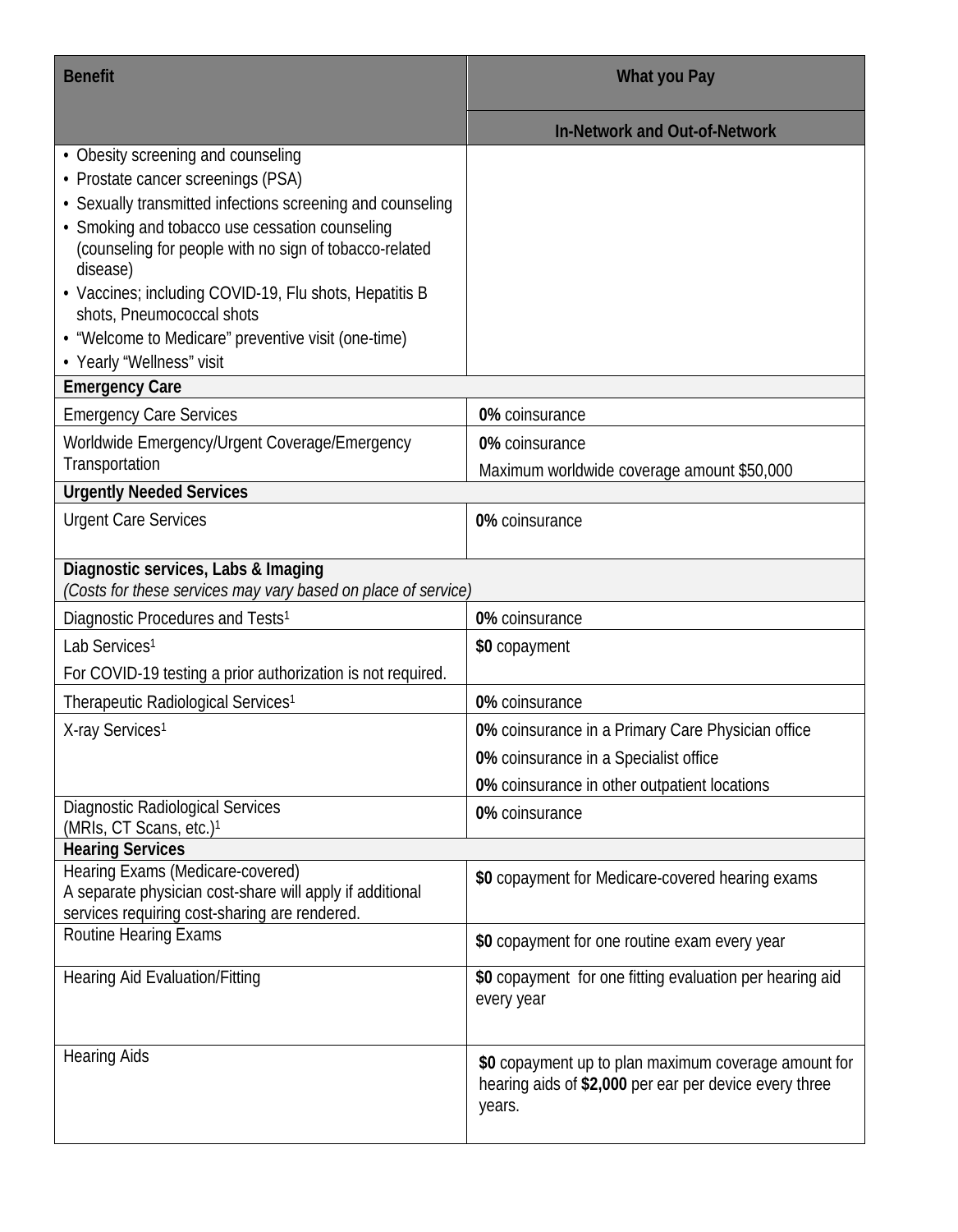| <b>Benefit</b>                                                                                                                                                                                                                                                                                                                                                                                                                                                                                                                                                                             | What you Pay                                                                                                                                                                                                                                                        |
|--------------------------------------------------------------------------------------------------------------------------------------------------------------------------------------------------------------------------------------------------------------------------------------------------------------------------------------------------------------------------------------------------------------------------------------------------------------------------------------------------------------------------------------------------------------------------------------------|---------------------------------------------------------------------------------------------------------------------------------------------------------------------------------------------------------------------------------------------------------------------|
|                                                                                                                                                                                                                                                                                                                                                                                                                                                                                                                                                                                            | <b>In-Network and Out-of-Network</b>                                                                                                                                                                                                                                |
| <b>Dental Services</b>                                                                                                                                                                                                                                                                                                                                                                                                                                                                                                                                                                     |                                                                                                                                                                                                                                                                     |
| Dental Services (Medicare-Covered) <sup>1</sup><br>Limited dental services (this does not include services in<br>connection with care, treatment, filling removal or<br>replacement of teeth)                                                                                                                                                                                                                                                                                                                                                                                              | \$0 copayment                                                                                                                                                                                                                                                       |
| <b>Vision Services</b>                                                                                                                                                                                                                                                                                                                                                                                                                                                                                                                                                                     |                                                                                                                                                                                                                                                                     |
| Eye Exams (Medicare-covered)<br>A separate physician cost-share will apply if additional<br>services requiring cost-sharing are rendered. A facility cost-<br>share may apply for procedures performed at an outpatient<br>surgical center.                                                                                                                                                                                                                                                                                                                                                | \$0 copayment for diabetic retinal exams and all other<br>Medicare-covered vision services.                                                                                                                                                                         |
| Routine Eye Exam                                                                                                                                                                                                                                                                                                                                                                                                                                                                                                                                                                           | \$0 copayment for one routine exam every year                                                                                                                                                                                                                       |
| Glaucoma Screening (Medicare-covered)                                                                                                                                                                                                                                                                                                                                                                                                                                                                                                                                                      | \$0 copayment                                                                                                                                                                                                                                                       |
| Eyewear (Medicare-covered)                                                                                                                                                                                                                                                                                                                                                                                                                                                                                                                                                                 | \$0 copayment                                                                                                                                                                                                                                                       |
| Routine Eyewear<br>Eyeglasses-lenses and frames<br>$\geq$                                                                                                                                                                                                                                                                                                                                                                                                                                                                                                                                  | \$0 copayment up to plan maximum coverage amount of<br>\$200 every year                                                                                                                                                                                             |
| Eyeglass lenses<br>$\rm{>}$<br>Eyeglass frames<br>><br><b>Contact Lenses</b><br>Upgrades                                                                                                                                                                                                                                                                                                                                                                                                                                                                                                   | The plan specified allowance may be applied to one set<br>of the customer's choice of eyewear once per year, to<br>include the eyeglass frame/lenses/lens options<br>combination or contact lenses (to include related<br>professional fees) in lieu of eyeglasses. |
| <b>Mental Health Services</b>                                                                                                                                                                                                                                                                                                                                                                                                                                                                                                                                                              |                                                                                                                                                                                                                                                                     |
| Inpatient <sup>1</sup><br>Our plan covers up to 190 days in a lifetime for inpatient<br>mental health care in a psychiatric hospital. Our plan also<br>covers 60 "lifetime reserve days". These are "extra" days<br>that we cover. If your hospital stay is longer than 90 days,<br>you can use these extra days. But once you have used up<br>these extra 60 days, your inpatient hospital coverage will<br>be limited to 90 days.<br>For each Medicare-covered hospital stay, you are required<br>to pay the applicable cost-sharing, starting with Day 1 each<br>time you are admitted. | 0% coinsurance per admission                                                                                                                                                                                                                                        |
| Outpatient <sup>1</sup>                                                                                                                                                                                                                                                                                                                                                                                                                                                                                                                                                                    | \$0 copayment                                                                                                                                                                                                                                                       |
| Individual or Group Therapy Visit                                                                                                                                                                                                                                                                                                                                                                                                                                                                                                                                                          |                                                                                                                                                                                                                                                                     |
| Skilled Nursing Facility (SNF) <sup>1</sup>                                                                                                                                                                                                                                                                                                                                                                                                                                                                                                                                                |                                                                                                                                                                                                                                                                     |
| Our plan covers up to 100 days in the SNF.                                                                                                                                                                                                                                                                                                                                                                                                                                                                                                                                                 | 0% coinsurance per day for days 1-100                                                                                                                                                                                                                               |
| <b>Rehabilitation Services</b>                                                                                                                                                                                                                                                                                                                                                                                                                                                                                                                                                             |                                                                                                                                                                                                                                                                     |
| Cardiac (heart) Rehab Services <sup>1</sup>                                                                                                                                                                                                                                                                                                                                                                                                                                                                                                                                                | 0% coinsurance                                                                                                                                                                                                                                                      |
| Pulmonary Rehab Services <sup>1</sup>                                                                                                                                                                                                                                                                                                                                                                                                                                                                                                                                                      | 0% coinsurance                                                                                                                                                                                                                                                      |
| Occupational Therapy Services <sup>1</sup>                                                                                                                                                                                                                                                                                                                                                                                                                                                                                                                                                 | 0% coinsurance                                                                                                                                                                                                                                                      |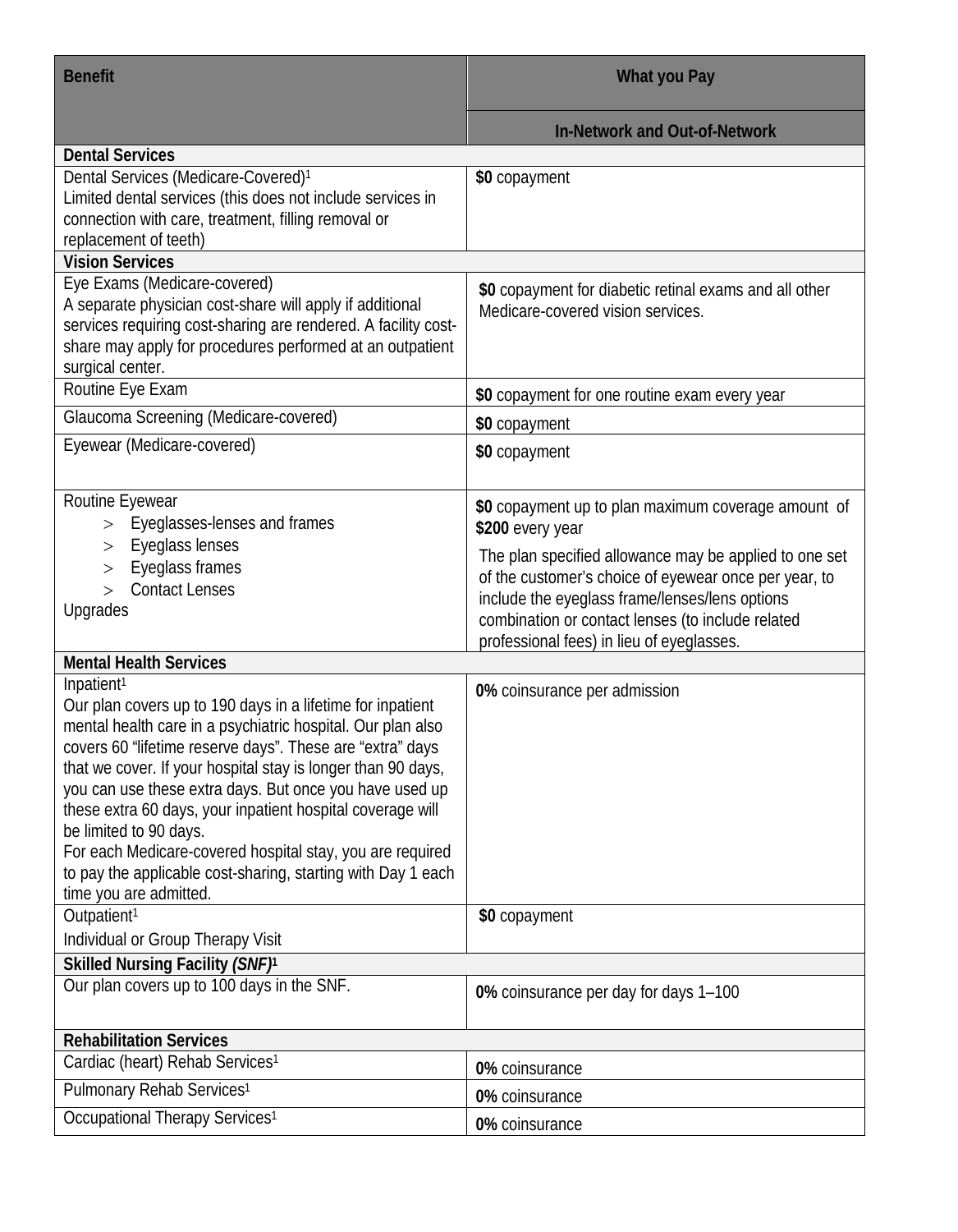| <b>Benefit</b>                                                                                                                                   | What you Pay                                                                                   |
|--------------------------------------------------------------------------------------------------------------------------------------------------|------------------------------------------------------------------------------------------------|
|                                                                                                                                                  | <b>In-Network and Out-of-Network</b>                                                           |
| Physical Therapy and Speech and Language Therapy<br>Services <sup>1</sup>                                                                        | 0% coinsurance                                                                                 |
| Physical Therapy, Speech and Language Therapy<br>Telehealth Services <sup>1</sup>                                                                | \$0 copayment                                                                                  |
| Ambulance <sup>1</sup>                                                                                                                           |                                                                                                |
| Ground Service (one-way trip)                                                                                                                    | 0% coinsurance                                                                                 |
| Air Service (one-way trip)                                                                                                                       | 0% coinsurance                                                                                 |
| Transportation <sup>1</sup>                                                                                                                      |                                                                                                |
|                                                                                                                                                  | Not covered                                                                                    |
| <b>Prescription Drugs</b>                                                                                                                        |                                                                                                |
| Medicare Part B Drugs <sup>1</sup>                                                                                                               | 0% coinsurance                                                                                 |
| Medicare-covered Part B Drugs may be subject to step<br>therapy requirements.                                                                    | This plan has Part D prescription drug coverage. See<br>Section 4 in this Summary of Benefits. |
| Foot Care (Podiatry Services)                                                                                                                    |                                                                                                |
| Medicare-covered Podiatry Services                                                                                                               | 0% coinsurance                                                                                 |
| <b>Routine Podiatry Services</b>                                                                                                                 | Not covered                                                                                    |
| <b>Medical Equipment &amp; Supplies</b>                                                                                                          |                                                                                                |
| Durable Medical Equipment (wheelchairs, oxygen, etc.) <sup>1</sup>                                                                               | 0% coinsurance                                                                                 |
| Prosthetic Devices (braces, artificial limbs, etc.) and<br>Related Medical Supplies <sup>1</sup>                                                 | 0% coinsurance                                                                                 |
| Diabetes Supplies & Services <sup>1</sup>                                                                                                        | 0% coinsurance for diabetes self-management training                                           |
| Brand limitations apply to certain supplies                                                                                                      | 0% coinsurance for therapeutic shoes or inserts                                                |
|                                                                                                                                                  | 0% coinsurance for diabetes monitoring supplies.                                               |
| <b>Fitness &amp; Wellness Programs</b>                                                                                                           |                                                                                                |
| <b>Fitness Program</b>                                                                                                                           | \$0 copayment                                                                                  |
| The program offers the flexibility of a fitness center<br>memberships, digital fitness tools, and a home fitness kit.                            |                                                                                                |
| 24-Hour Health Information Line                                                                                                                  |                                                                                                |
| Talk one-on-one with a Nurse Advocate* to get timely<br>answers to your health-related questions at no additional<br>cost, anytime day or night. | \$0 copayment                                                                                  |
| *Nurse Advocates hold current nursing licensure in a                                                                                             |                                                                                                |
| minimum of one state, but are not practicing nursing or                                                                                          |                                                                                                |
| providing medical advice in any capacity as a health<br>advocate.                                                                                |                                                                                                |
| Chiropractic Care <sup>1</sup>                                                                                                                   |                                                                                                |
| Chiropractic Services (Medicare-covered)                                                                                                         | 0% coinsurance                                                                                 |
| <b>Chiropractic Services (Routine)</b>                                                                                                           | Not covered                                                                                    |
|                                                                                                                                                  |                                                                                                |
| Home Health Care <sup>1</sup>                                                                                                                    |                                                                                                |
|                                                                                                                                                  | \$0 copayment                                                                                  |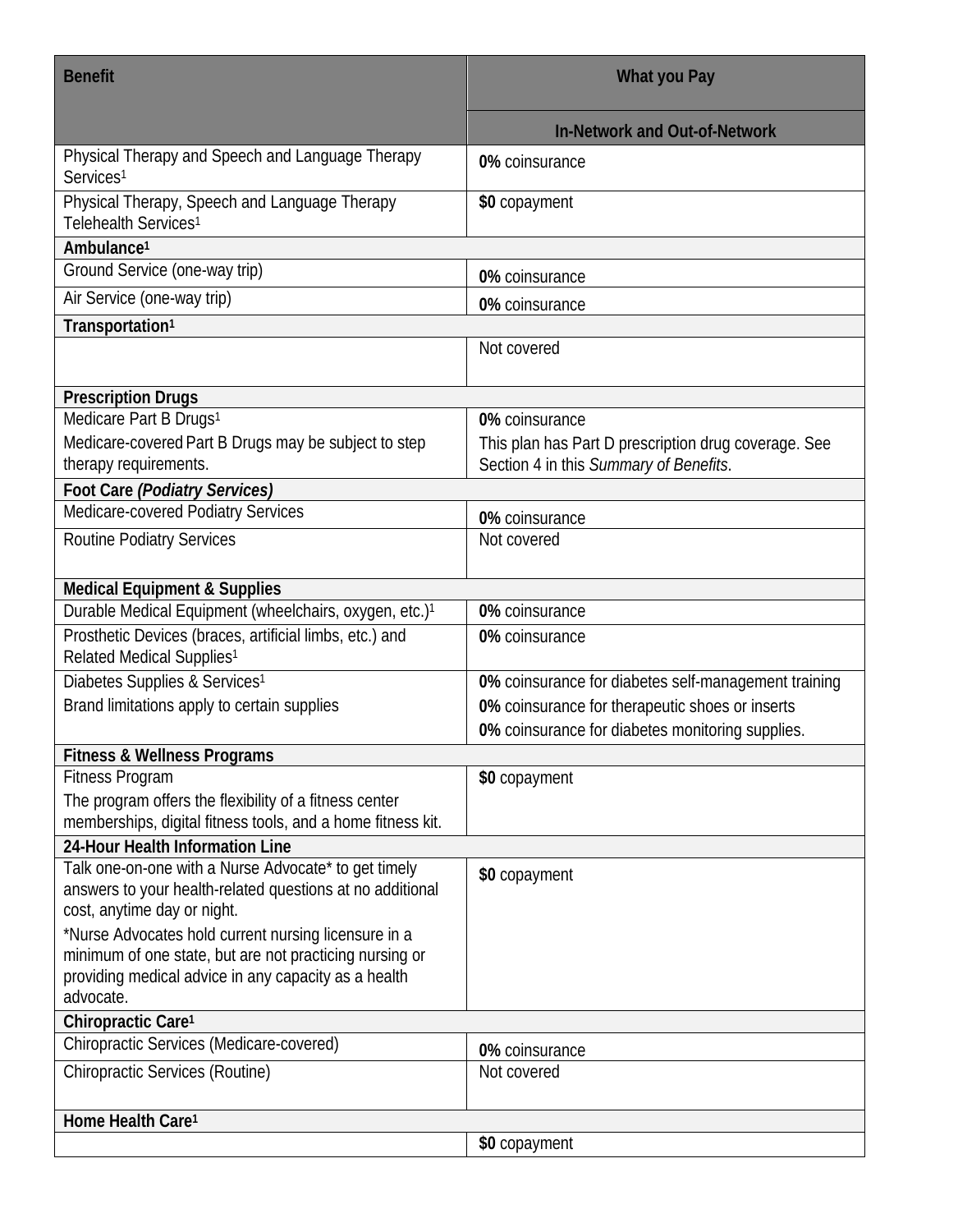| <b>Benefit</b>                                                                                                                                                                                                                                       | What you Pay                                                                                                                                                                                                                                |
|------------------------------------------------------------------------------------------------------------------------------------------------------------------------------------------------------------------------------------------------------|---------------------------------------------------------------------------------------------------------------------------------------------------------------------------------------------------------------------------------------------|
|                                                                                                                                                                                                                                                      | <b>In-Network and Out-of-Network</b>                                                                                                                                                                                                        |
| Hospice                                                                                                                                                                                                                                              |                                                                                                                                                                                                                                             |
| Hospice care must be provided by a Medicare-certified<br>hospice program                                                                                                                                                                             | 0% coinsurance                                                                                                                                                                                                                              |
| Our plan covers hospice consultation services (one-time<br>only) before you select hospice. Hospice is covered outside<br>of our plan. You may have to pay part of the cost for drugs<br>and respite care. Please contact the plan for more details. |                                                                                                                                                                                                                                             |
| Outpatient Substance Abuse <sup>1</sup>                                                                                                                                                                                                              |                                                                                                                                                                                                                                             |
| Individual or Group Therapy Visit                                                                                                                                                                                                                    | 0% coinsurance                                                                                                                                                                                                                              |
| Opioid Treatment Services <sup>1</sup>                                                                                                                                                                                                               |                                                                                                                                                                                                                                             |
| FDA-approved treatment medications in addition to testing,<br>counseling and therapy.                                                                                                                                                                | 0% coinsurance                                                                                                                                                                                                                              |
| Over-the-Counter Items (OTC)                                                                                                                                                                                                                         |                                                                                                                                                                                                                                             |
|                                                                                                                                                                                                                                                      | Not Covered                                                                                                                                                                                                                                 |
| <b>Home Delivered Meals</b>                                                                                                                                                                                                                          |                                                                                                                                                                                                                                             |
|                                                                                                                                                                                                                                                      | \$0 copay                                                                                                                                                                                                                                   |
|                                                                                                                                                                                                                                                      | Limited to 14 meals per discharge from qualified hospital<br>stay or skilled nursing facility (up to three stays per year),<br>ESRD care management is limited to 56 meals per<br>benefit period.*<br>*Authorization applies to ESRD meals. |
| Telehealth Services (Medicare-Covered)                                                                                                                                                                                                               |                                                                                                                                                                                                                                             |
| For nonemergency care, talk with a telehealth doctor via<br>phone or video for certain telehealth services, including:<br>allergies, cough, headache, sore throat and other minor<br>illnesses.                                                      | 0% coinsurance                                                                                                                                                                                                                              |
| Acupuncture                                                                                                                                                                                                                                          |                                                                                                                                                                                                                                             |
| Acupuncture Services (Medicare-covered) <sup>1</sup><br>Services for chronic lower back pain.                                                                                                                                                        | 0% coinsurance                                                                                                                                                                                                                              |
| <b>Supplemental Acupuncture Services</b>                                                                                                                                                                                                             | Not Covered                                                                                                                                                                                                                                 |
|                                                                                                                                                                                                                                                      |                                                                                                                                                                                                                                             |
| <b>Additional Benefits</b>                                                                                                                                                                                                                           |                                                                                                                                                                                                                                             |
| Enjoy these extra benefits included in your plan.                                                                                                                                                                                                    |                                                                                                                                                                                                                                             |
| Annual Physical Exam <sup>1</sup>                                                                                                                                                                                                                    | \$0 copay                                                                                                                                                                                                                                   |
| Wigs for Hair Loss Due to Cancer Treatment                                                                                                                                                                                                           | \$350 allowance                                                                                                                                                                                                                             |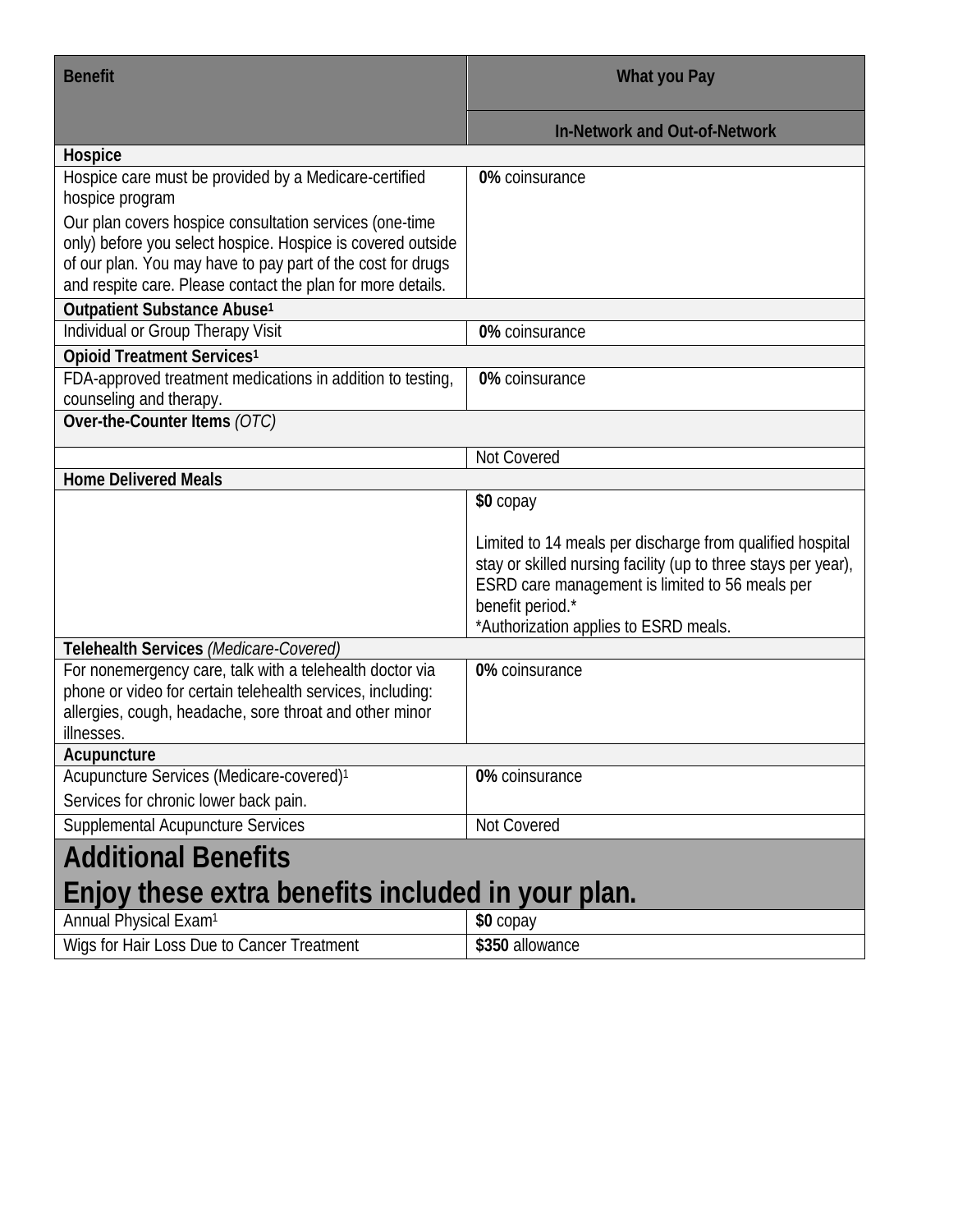

## ❹ **Prescription Drug Benefits**

| <b>Benefit</b>                                                                                        | <b>Cigna True Choice Medicare (PPO)</b>                                                                                                                                                                                                                                                                                          |                                                                                  |  |
|-------------------------------------------------------------------------------------------------------|----------------------------------------------------------------------------------------------------------------------------------------------------------------------------------------------------------------------------------------------------------------------------------------------------------------------------------|----------------------------------------------------------------------------------|--|
| <b>Prescription Drug Benefits</b>                                                                     |                                                                                                                                                                                                                                                                                                                                  |                                                                                  |  |
| <b>Medicare Part D Drugs</b><br>Initial Coverage (after you<br>pay your deductible, if<br>applicable) | The following chart shows the cost-sharing amounts for covered drugs under this<br>plan. After you pay your yearly deductible (if applicable), you pay the following until<br>your total yearly drug costs reach \$4,430. Total yearly drug costs are the total drug<br>costs paid by both you and our plan.                     |                                                                                  |  |
| <b>Tier 1: Preferred Generic</b>                                                                      | <b>Standard</b><br><b>Retail</b><br><b>Cost-Sharing</b><br>30 / 60 / 90 Days<br><b>Tier</b>                                                                                                                                                                                                                                      | <b>Standard</b><br><b>Mail Order</b><br><b>Cost-Sharing</b><br>30 / 60 / 90 Days |  |
| <b>Drugs</b>                                                                                          | \$10/\$20/\$20<br>1                                                                                                                                                                                                                                                                                                              | $$10/$ \$20 / \$20                                                               |  |
| Tier 2: Generic Drugs                                                                                 | $\overline{2}$<br>\$30/\$60/\$60                                                                                                                                                                                                                                                                                                 | \$30/\$60/\$60                                                                   |  |
| Tier 3: Preferred Generic and                                                                         | $\overline{3}$<br>\$50 / \$100 / \$100                                                                                                                                                                                                                                                                                           | \$50/\$100/\$100                                                                 |  |
| <b>Brand Drugs</b><br>Tier 4: Specialty Generic and                                                   | 4<br>$$75/$ \$150 / \$150                                                                                                                                                                                                                                                                                                        | \$75 / \$150 / \$150                                                             |  |
| <b>Brand Drugs</b>                                                                                    | Your costs may be different if you qualify for Extra Help. Your copay or coinsurance<br>is based on the drug tier for your medication, which you can find in the Plan<br>Prescription drug List (Formulary) included in this mailing or on our website<br>myCigna.com. Or, call us and we will send you a copy of the formulary. |                                                                                  |  |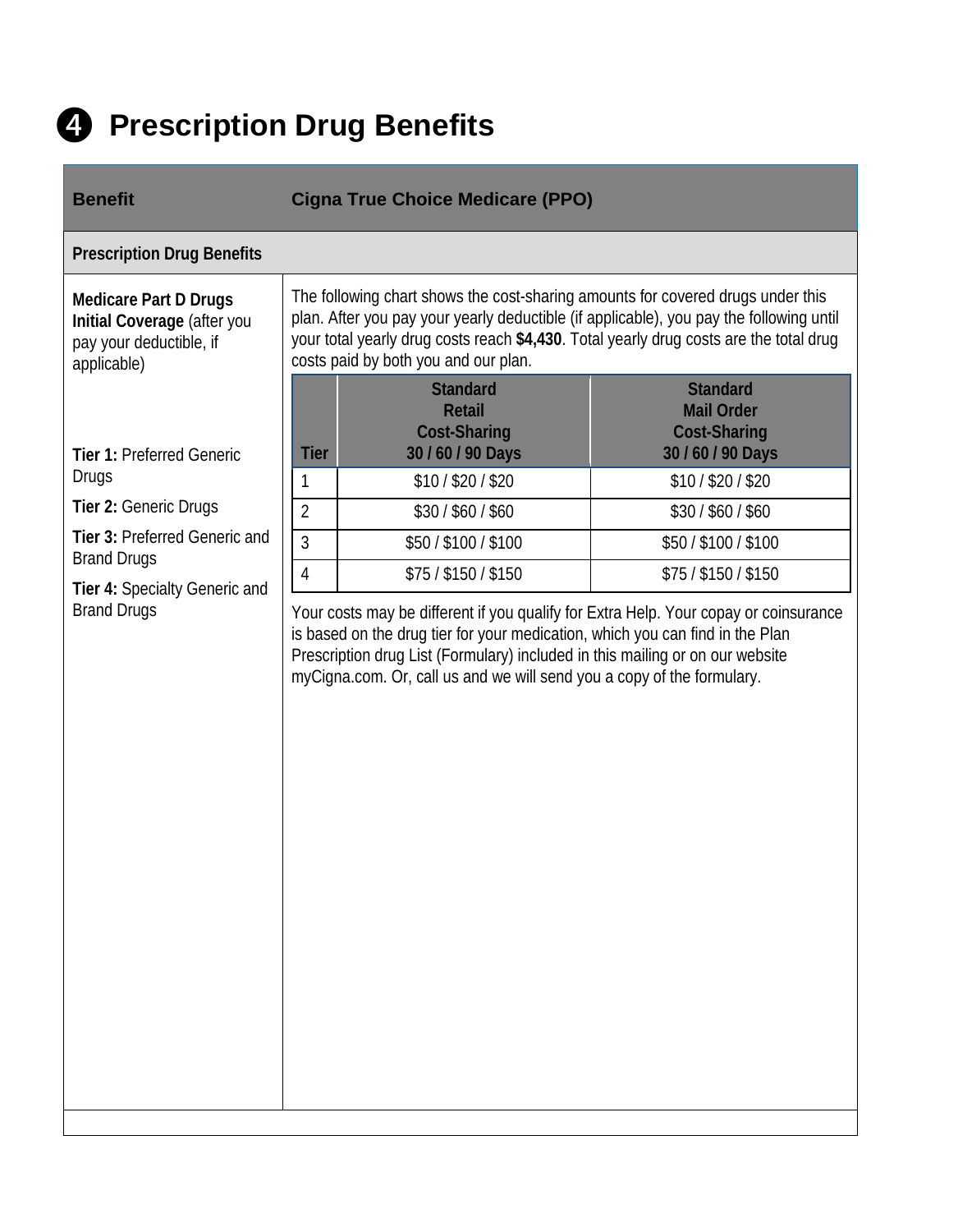| <b>Benefit</b>                                                            | <b>Cigna True Choice Medicare (PPO)</b>                                                                                                                                                                                                                                                                                                                                                                                                                                                                                        |                                                                                  |  |
|---------------------------------------------------------------------------|--------------------------------------------------------------------------------------------------------------------------------------------------------------------------------------------------------------------------------------------------------------------------------------------------------------------------------------------------------------------------------------------------------------------------------------------------------------------------------------------------------------------------------|----------------------------------------------------------------------------------|--|
| Coverage Gap                                                              | Most Medicare drug plans have a coverage gap (also called the "Donut Hole").<br>This means that there is a temporary change in what you will pay for your drugs.<br>The coverage gap begins after the total yearly drug cost (including what our plan<br>has paid and what you have paid) reaches \$4,430. Not everyone will enter the<br>Coverage Gap.<br>After you enter the Coverage Gap, you pay the amounts in the table below for<br>covered drugs until your costs total \$7,050, which is the end of the Coverage Gap. |                                                                                  |  |
| <b>Tier 1: Preferred Generic</b><br>Drugs                                 | <b>Standard</b><br><b>Retail</b><br><b>Cost-Sharing</b><br>30 / 60 / 90 Days<br><b>Tier</b>                                                                                                                                                                                                                                                                                                                                                                                                                                    | <b>Standard</b><br><b>Mail Order</b><br><b>Cost-Sharing</b><br>30 / 60 / 90 Days |  |
| Tier 2: Generic Drugs                                                     | \$10/\$20/\$20<br>1                                                                                                                                                                                                                                                                                                                                                                                                                                                                                                            | \$10/\$20/\$20                                                                   |  |
| Tier 3: Preferred Generic and                                             | $\overline{2}$<br>\$30/\$60/\$60<br>$\overline{3}$<br>\$50/\$100/\$100                                                                                                                                                                                                                                                                                                                                                                                                                                                         | \$30/\$60/\$60<br>\$50/\$100/\$100                                               |  |
| <b>Brand Drugs</b><br>Tier 4: Specialty Generic and<br><b>Brand Drugs</b> | 4<br>\$75 / \$150 / \$150                                                                                                                                                                                                                                                                                                                                                                                                                                                                                                      | \$75 / \$150 / \$150                                                             |  |
| <b>Catastrophic Coverage</b>                                              | After your yearly out-of-pocket drug costs (including drugs purchased through your<br>retail pharmacy and through mail order) have reached \$7,050, the plan will pay<br>most of the cost for your drugs. Your share of the cost of covered drugs will be the<br>lesser of the Coverage Gap amount or the Standard Part D coverage which is the<br>greater of:<br>5% of the cost<br>$or -$<br>\$3.95 copayment for generic (including brand drugs treated as generic) and<br>\$9.85 copayment for all other drugs.             |                                                                                  |  |
| <b>Out-of-Network</b>                                                     | If you get your drug at an out-of-network pharmacy, you will pay the same cost<br>share you would pay for a 30-day supply at an in-network retail pharmacy. If you<br>reside in a long-term care facility, you would pay the standard retail cost-sharing at<br>an in-network pharmacy.                                                                                                                                                                                                                                        |                                                                                  |  |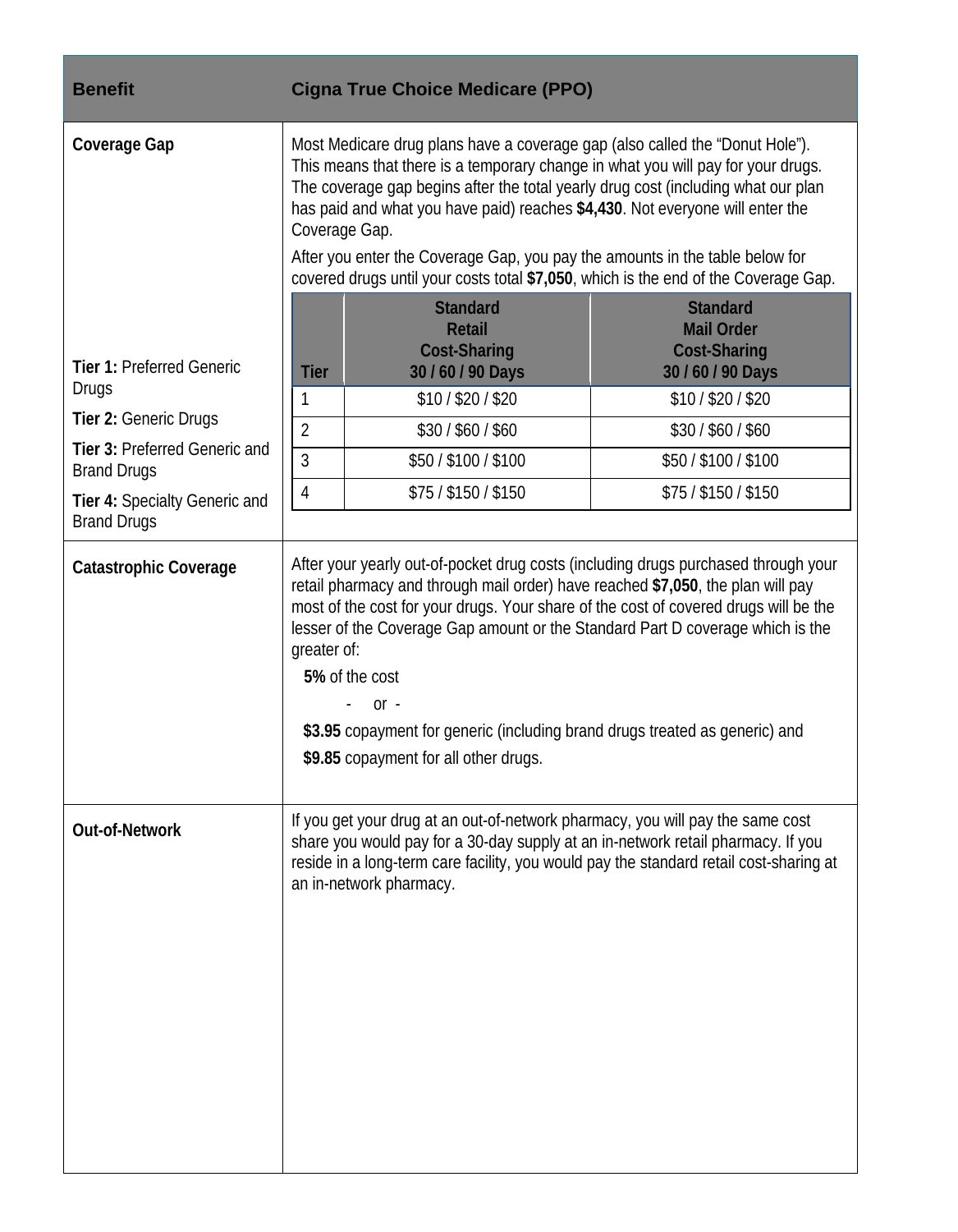| <b>Benefit</b>                                                                                                                                        | <b>Cigna True Choice Medicare (PPO)</b>                                                                                                                                                                                                                                                                                                                                                                                                                                                                                                 |  |
|-------------------------------------------------------------------------------------------------------------------------------------------------------|-----------------------------------------------------------------------------------------------------------------------------------------------------------------------------------------------------------------------------------------------------------------------------------------------------------------------------------------------------------------------------------------------------------------------------------------------------------------------------------------------------------------------------------------|--|
|                                                                                                                                                       | <b>Additional Benefits Offered</b>                                                                                                                                                                                                                                                                                                                                                                                                                                                                                                      |  |
| Erectile Dysfunction^<br>Cough & Cold Preps<br><b>Prescription Vitamins</b><br><b>Fertility Drugs</b><br>Weight Loss / Weight Gain                    | Your plan covers additional drugs not normally covered in a Medicare Prescription<br>Drug Plan as indicated in the Formulary Drug List by the + symbol. Please see your<br>2022 Formulary document for details. The cost-share you pay on these drugs do<br>not count toward your annual TrOOP.<br>"Sexual dysfunction medications are subject to prior authorization and quantity<br>limitations even though these limitations may be waived in other treatment<br>categories. Please review your 2022 formulary for more information. |  |
| <b>Preventive Generic Drugs</b>                                                                                                                       | \$0 copay                                                                                                                                                                                                                                                                                                                                                                                                                                                                                                                               |  |
| <b>CLINICAL MANAGEMENT EDITS</b><br>Your plan includes the following clinical management edits. Refer to your 2022 Formulary for more<br>information. |                                                                                                                                                                                                                                                                                                                                                                                                                                                                                                                                         |  |
| <b>Prior Authorization</b>                                                                                                                            | This drug requires prior authorization.                                                                                                                                                                                                                                                                                                                                                                                                                                                                                                 |  |
| <b>Quantity Limits</b>                                                                                                                                | This drug has quantity limits.                                                                                                                                                                                                                                                                                                                                                                                                                                                                                                          |  |
| <b>Step Therapy</b>                                                                                                                                   | This drug has step therapy requirements.                                                                                                                                                                                                                                                                                                                                                                                                                                                                                                |  |
|                                                                                                                                                       | Opioid medication available as a 7-day supply or less for first time opioid user. For<br>continued use this drug may only be available as a month supply.                                                                                                                                                                                                                                                                                                                                                                               |  |
| $\ddot{}$                                                                                                                                             | This prescription drug is not normally covered in a Medicare Prescription Drug Plan.<br>The amount you pay when you fill a prescription for this drug does not count<br>towards your total drug costs (that is, the amount you pay does not help you qualify<br>for catastrophic coverage). In addition, if you are receiving extra help to pay for your<br>prescriptions, you will not get any extra help to pay for this drug.                                                                                                        |  |
| $\wedge$                                                                                                                                              | This prescription drug has an administrative prior authorization requirement that is<br>not waived. This drug may be covered under different benefits depending on<br>circumstances.                                                                                                                                                                                                                                                                                                                                                    |  |
| <b>HRM PA</b>                                                                                                                                         | This high risk medication requires prior authorization                                                                                                                                                                                                                                                                                                                                                                                                                                                                                  |  |
| <b>B/D PA</b>                                                                                                                                         | This prescription drug has a Part B versus D administrative prior authorization<br>requirement. This drug may be covered under Medicare Part B or D depending on<br>circumstances.                                                                                                                                                                                                                                                                                                                                                      |  |

**LA** Limited Availability drug. This drug may be available only at certain pharmacies.